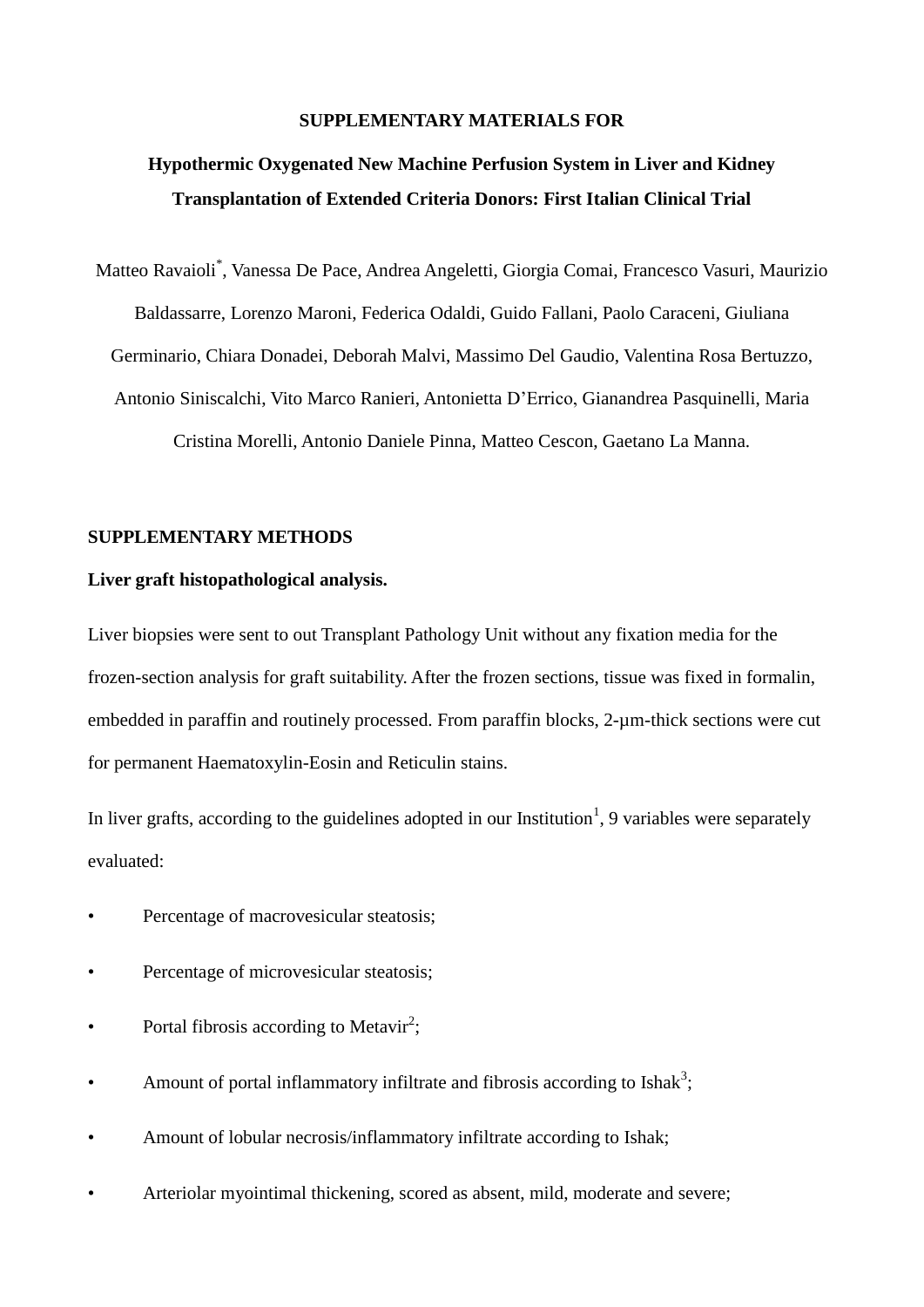- Biliocyte regressive changes, scored as absent, focal or diffuse;
- Presence of ductular reaction/neoduttulogenesis;
- Presence of cholestasis.

#### **Kidney graft histopathological analysis.**

Kidney biopsies were sent to out Transplant Pathology Unit in Serra solution for the histological analysis for graft suitability. Tissue was rapidly processed in microwave oven. From paraffin blocks, 2-µm-thick sections were cut for permanent Haematoxylin-Eosin, Masson's Trichrome and Periodic Acid Schiff stains. Thirteen variables were separately evaluated:

- Glomerulosclerosis, according to Karpinski<sup>4</sup>;
- Tubular atrophy, according to Karpiski;
- Interstitial fibrosis, according to Karpiski;
- Vascular damage, according to Karpiski;
- Total Karpinski's score<sup>5</sup>;
- Glomerular ischemic changes, scored as absent, focal or diffuse;
- Mesangial matrix thickening, scored as absent, mild or moderate;
- Presence of thrombotic microangiopathy<sup>6</sup>;
- Acute tubular necrosis, scored as absent, focal or diffuse<sup>23</sup>;
- Isometric vacuolization of tubulocytes, scored as absent, focal or diffuse;
- Presence of intraluminal calcifications' tubuli;
- Prevalence of sclerotic or hyaline changes in arterial/arteriolar walls;
- Presence of interstitial inflammatory infiltrate.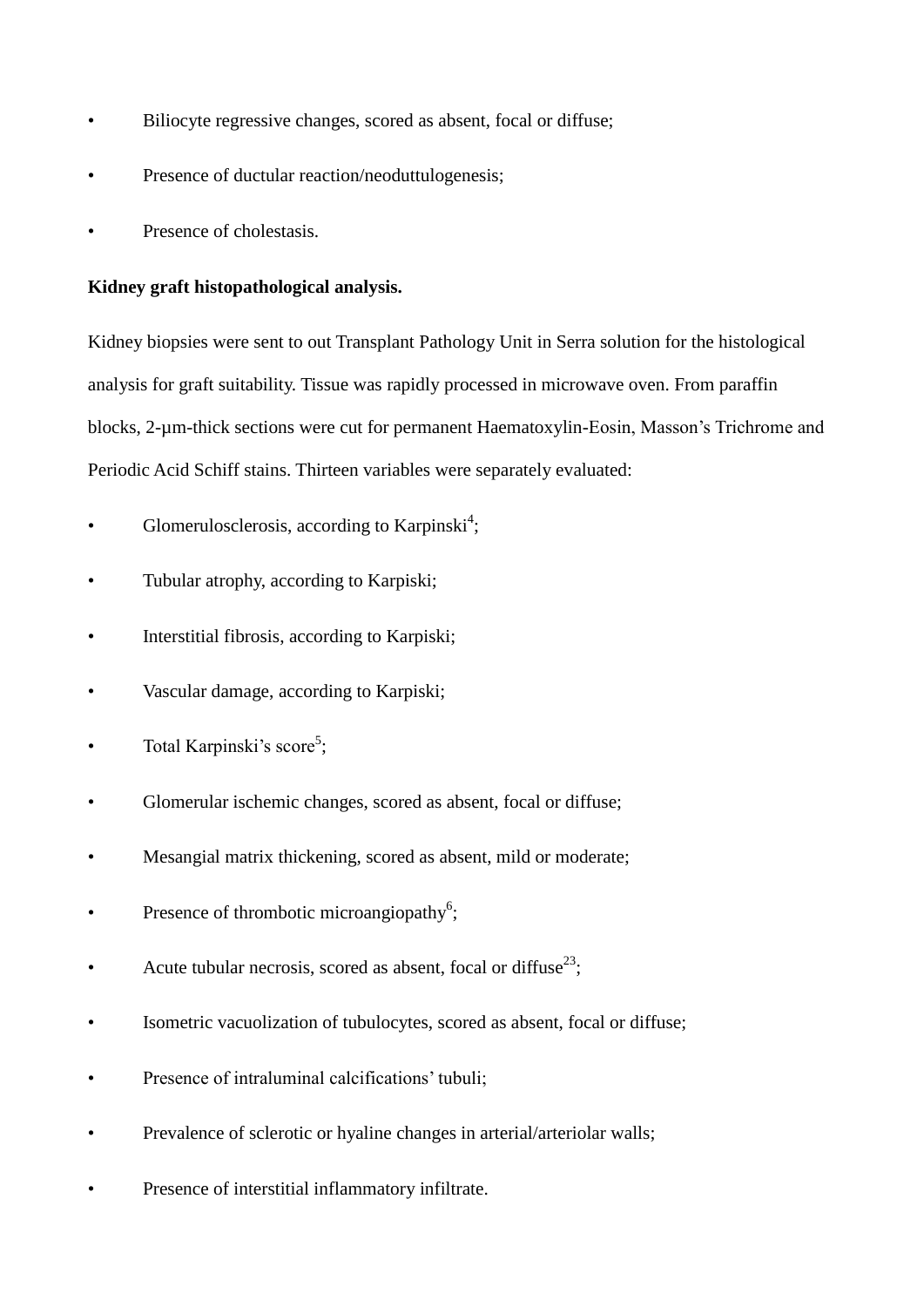#### **Hypothermic oxygenated perfusion**

Organ perfusion has been started during the graft preparation at the surgical back-table in flushing at controlled pressure and flow (20 ml/min) and with new perfusion solution. Concluded the surgical preparation after 30-40 minutes, HOPE has been continued normally at controlled pressure only.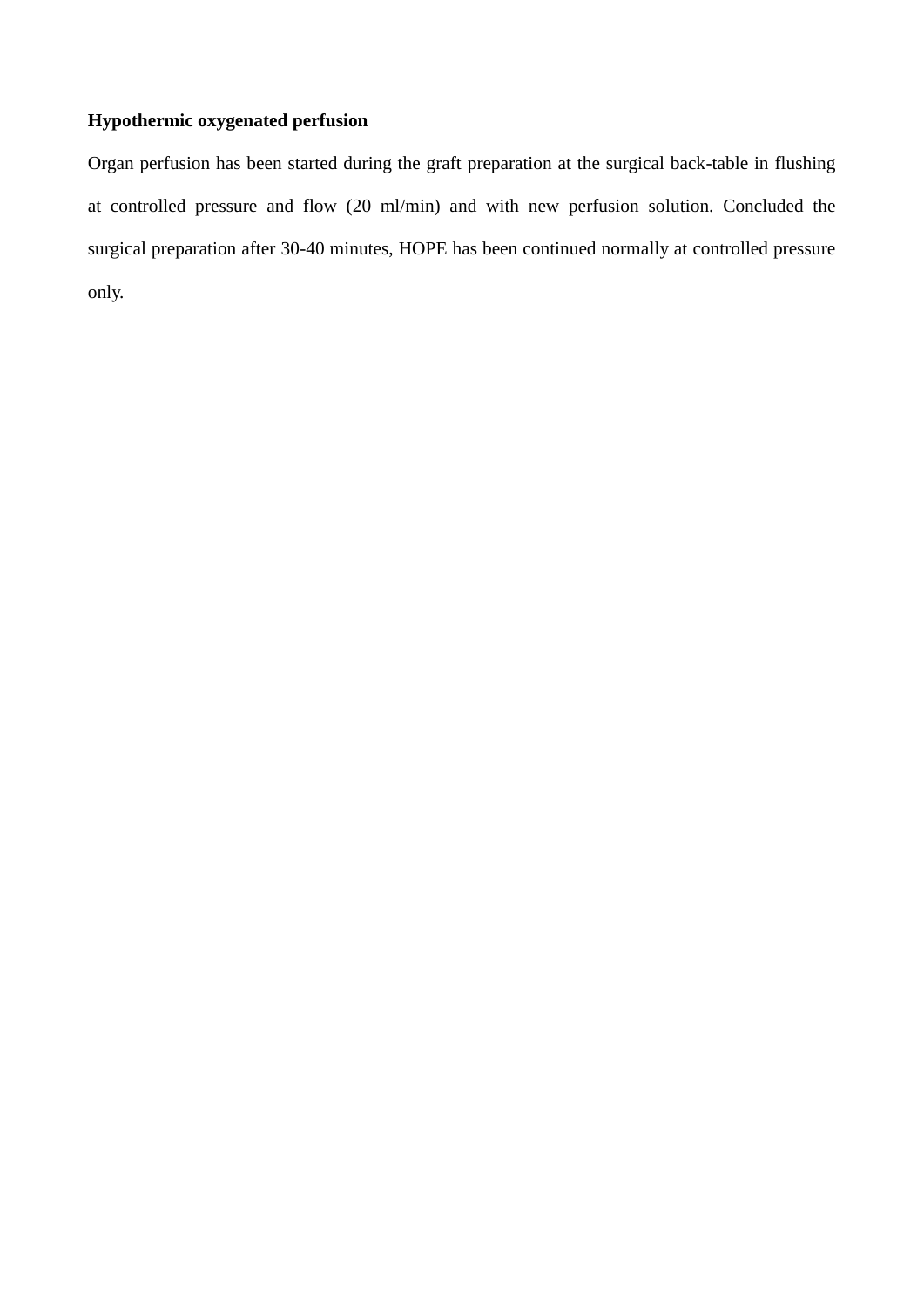#### **REFERENCES**

- 1. Ravaioli M, Grazi GL, Cescon M, et al. Liver transplantations with donors aged 60 years and above: the low liver damage strategy. *Transpl Int.* 2009; 22:423-33.
- 2. Di Laudo M, Ravaioli M, La Manna G, et al. Combined liver-dual kidney transplant: Role in expanded donors. *Liver Transpl. 2017;* 23:28-34.
- 3. Ravaioli M, Grande G, Di Gioia P, et al. Risk Avoidance and Liver Transplantation: A Single-center Experience in a National Network. *Ann Surg. 2016;* 264: 778-786.
- 4. Fiorentino M, Vasuri F, Ravaioli M, et al. Predictive value of frozen-section analysis in the histological assessment of steatosis before liver transplantation. *Liver Transpl. 2009;*15:1821-1825.
- 5. The French METAVIR Cooperative Study Group. Intra observer and inter observer variations in liver biopsy interpretation in patients with chronic hepatitis C. *Hepatology.*  1994; 20:15-20.
- 6. Ishak K, Baptista A, Bianchi L, et al. Histological grading and staging of chronic hepatitis. *J. Hepatol.* 1995; 22:696–699.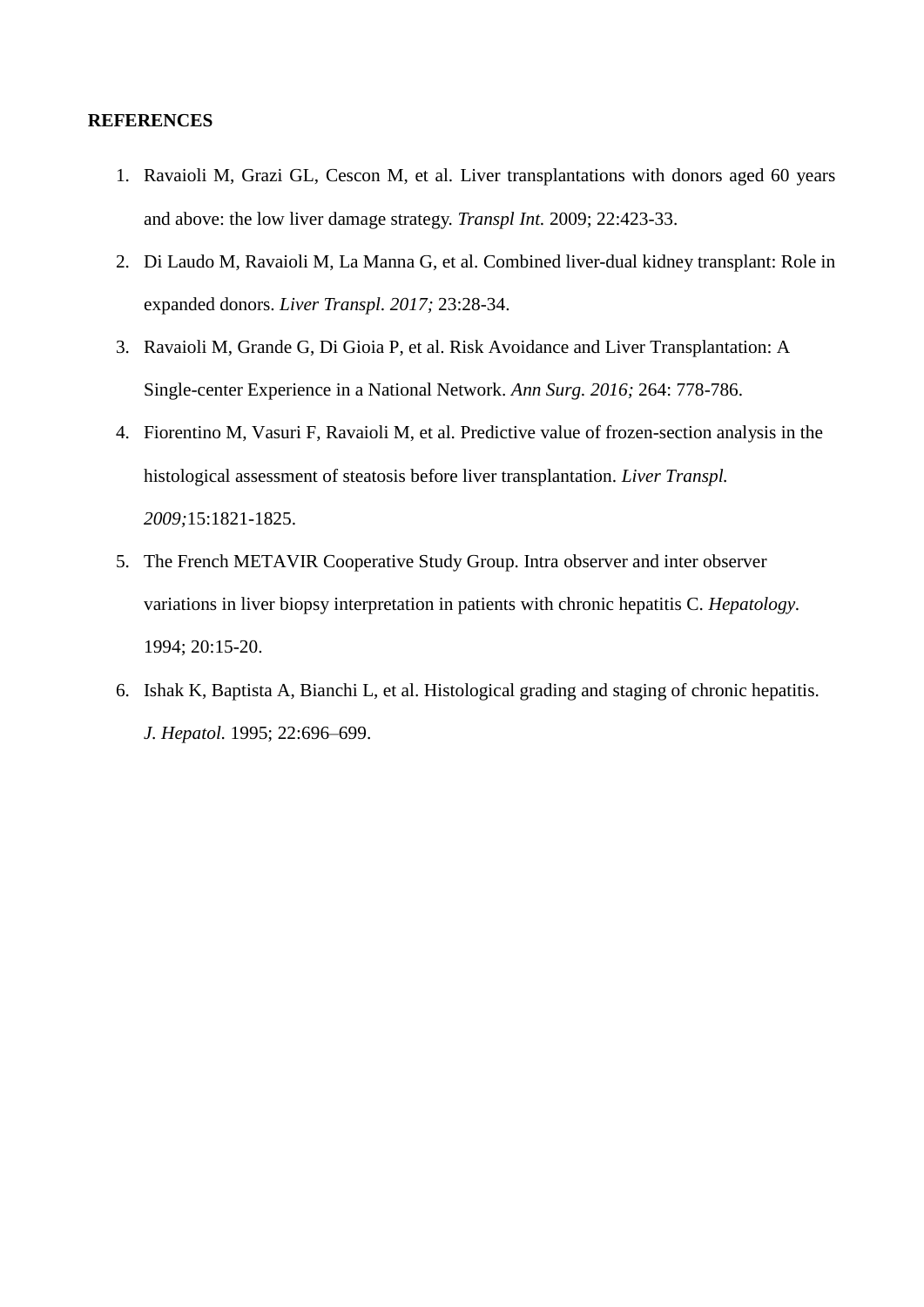**Supplementary Table S1 | Frequencies and percentages of the 9 histopathological variables evaluated in HOPE-L and SCS-L**. No differences were found between the two groups.

|                                       | <b>Sperimental Group</b> | <b>Control group</b> | P value |
|---------------------------------------|--------------------------|----------------------|---------|
|                                       | <b>HOPE</b>              | <b>SCS</b>           |         |
| Liver Transplantation                 | $N = 10$                 | $N = 30$             |         |
| Fibrosis $(>2$ Ishak)                 | 2(20%)                   | 6(20%)               | 0.524   |
| Moderate portal inflammation          | $1(11\%)$                | 5(17%)               | 0.408   |
| Lobular necrosis                      | 2(20%)                   | 4 (13%)              | 0.352   |
| Moderate/severe myointimal thickening | $5(50\%)$                | 14 (47%)             | 0.682   |
| Biliocyte regressive changes          | $6(60\%)$                | 19 (63%)             | 0.458   |
| Ductular reaction                     | $1(10\%)$                | 6(20%)               | 0.483   |
| Cholestasis                           | 2(20%)                   | 5(17%)               | 0.527   |
| Mean macrovesicular steatosis         | $3.1 \pm 2.4$            | $3.9 \pm 5.2$        | 0.677   |
| Mean microvesicular steatosis         | $8.11 \pm 8.4$           | $8.9 \pm 8.1$        | 0.921   |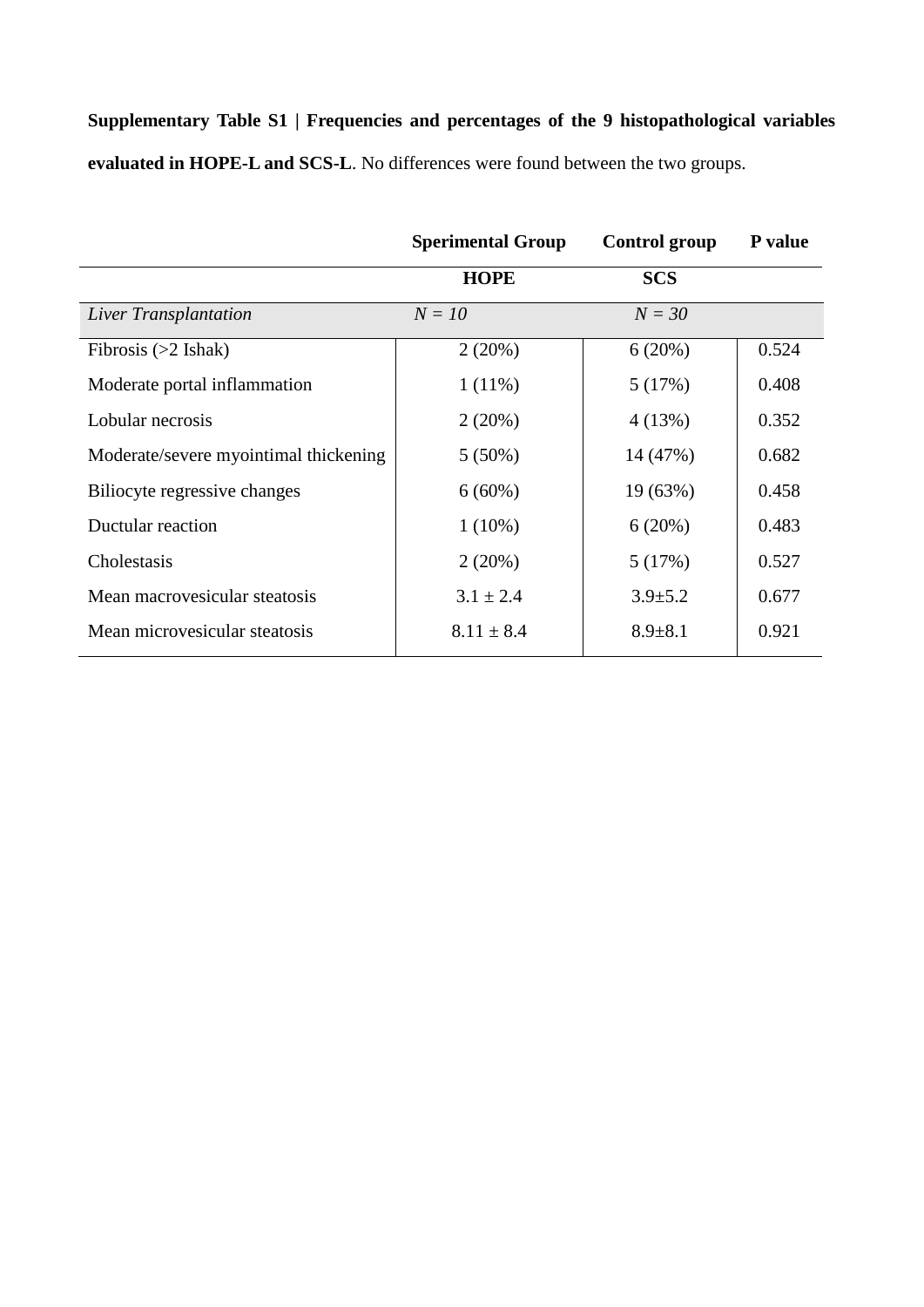# **Supplementary Table S2 | Frequencies and percentages of the 13 histopathological variables**

**evaluated in HOPE-K and SCS-K.** No differences were found between the two groups.

|                                         | <b>Sperimental Group</b> | <b>Control group</b> | P value |
|-----------------------------------------|--------------------------|----------------------|---------|
|                                         | <b>HOPE</b>              | <b>SCS</b>           |         |
| Kidney Transplantation                  | $N = 11$                 | $N = 30$             |         |
| Glomerulosclerosis (Karpinski's 1-2)    | 8 (73%)                  | $11(41\%)$           | 0.085   |
| Tubular atrophy (Karpinski's 1-2)       | 6(54%)                   | 23 (77%)             | 0.317   |
| Interstitial fibrosis (Karpinski's 1-2) | 6(64%)                   | 21 (70%)             | 0.280   |
| Vascular damage (Karpinski's 2-3)       | 4(36%)                   | 5(17%)               | 0.639   |
| Mean Karpinski's score                  | $3.6 \pm 2.0$            | $3.4 \pm 1.3$        | 0.639   |
| Ischemic glomeruli                      | 6(55%)                   | 8 (27%)              | 0.108   |
| Mesangial matrix thickening             | 8 (73%)                  | 16(53%)              | 0.497   |
| Glomerular microangiopathy              | $0(0\%)$                 | $3(10\%)$            | 0.296   |
| Acute tubular necrosis (diffuse)        | 4(36%)                   | 5(17%)               | 0.271   |
| Vascular changes:- sclerosis            | 8 (73%)                  | 21 (70%)             | 0.591   |
| - hyalinosis                            | 3(28%)                   | $9(30\%)$            |         |
| Isometric vacuolization of tubuli       | 6(64%)                   | $9(30\%)$            | 0.060   |
| Calcifications of tubuli                | 1(9%)                    | $0(0\%)$             | 0.324   |
| Interstitial inflammatory infiltrate    | 3(28%)                   | 5(17%)               | 0.404   |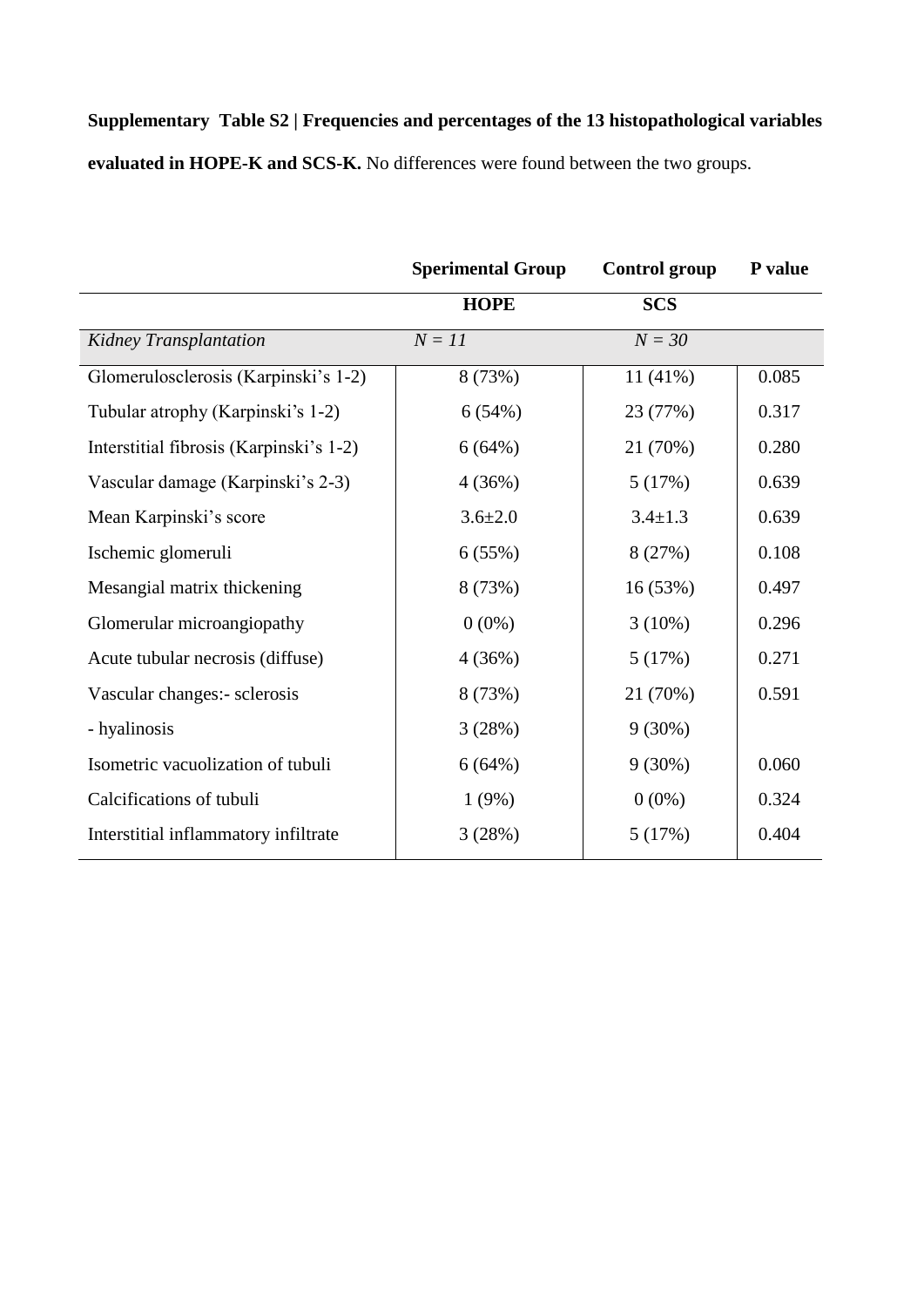**Supplementary Table S3 | Post-operative complication according to Clavien Dindo grade classification**

| Kidney-Clavien | HOPE $(N = 10)$ | $SCS (N = 30)$ |
|----------------|-----------------|----------------|
| Dindo grade    |                 |                |
| I              | $0/10(0\%)$     | $2/30(6.7\%)$  |
| $\mathbf{I}$   | $1/10(10\%)$    | 5/30(16.7%)    |
| IIIa           | $0/10(0\%)$     | $1/30(3.3\%)$  |
| IIIb           | $1/10(10\%)$    | $1/30(3.3\%)$  |
| <b>IVa</b>     | $2/10(20\%)$    | 12/30 (40%)    |
| <b>IVb</b>     | $0/10(0\%)$     | $1/30(3.3\%)$  |
| V              | $0/10(0\%)$     | $0/30(0\%)$    |
| Total          | $4/10(40\%)$    | 22/30 (73.3%)  |
| Liver-Clavien  | HOPE $(N = 10)$ | $SCS (N = 30)$ |
| Dindo grade    |                 |                |
|                | $1/10(10\%)$    | $4/30(13.3\%)$ |
| П              | $5/10(50\%)$    | 10/30 (33.3%)  |
| IIIa           | $1/10(10\%)$    | $2/30(6.7\%)$  |
| IIIb           | $0/10(0\%)$     | $1/30(3.3\%)$  |
| <b>IVa</b>     | $0/10(0\%)$     | $3/30(10\%)$   |
| <b>IVb</b>     | $0/10(0\%)$     | $0/30(0\%)$    |
| V              | $0/10(0\%)$     | $1/30(3.3\%)$  |
| Total          | $7/10(70\%)$    | 21/30 (70%)    |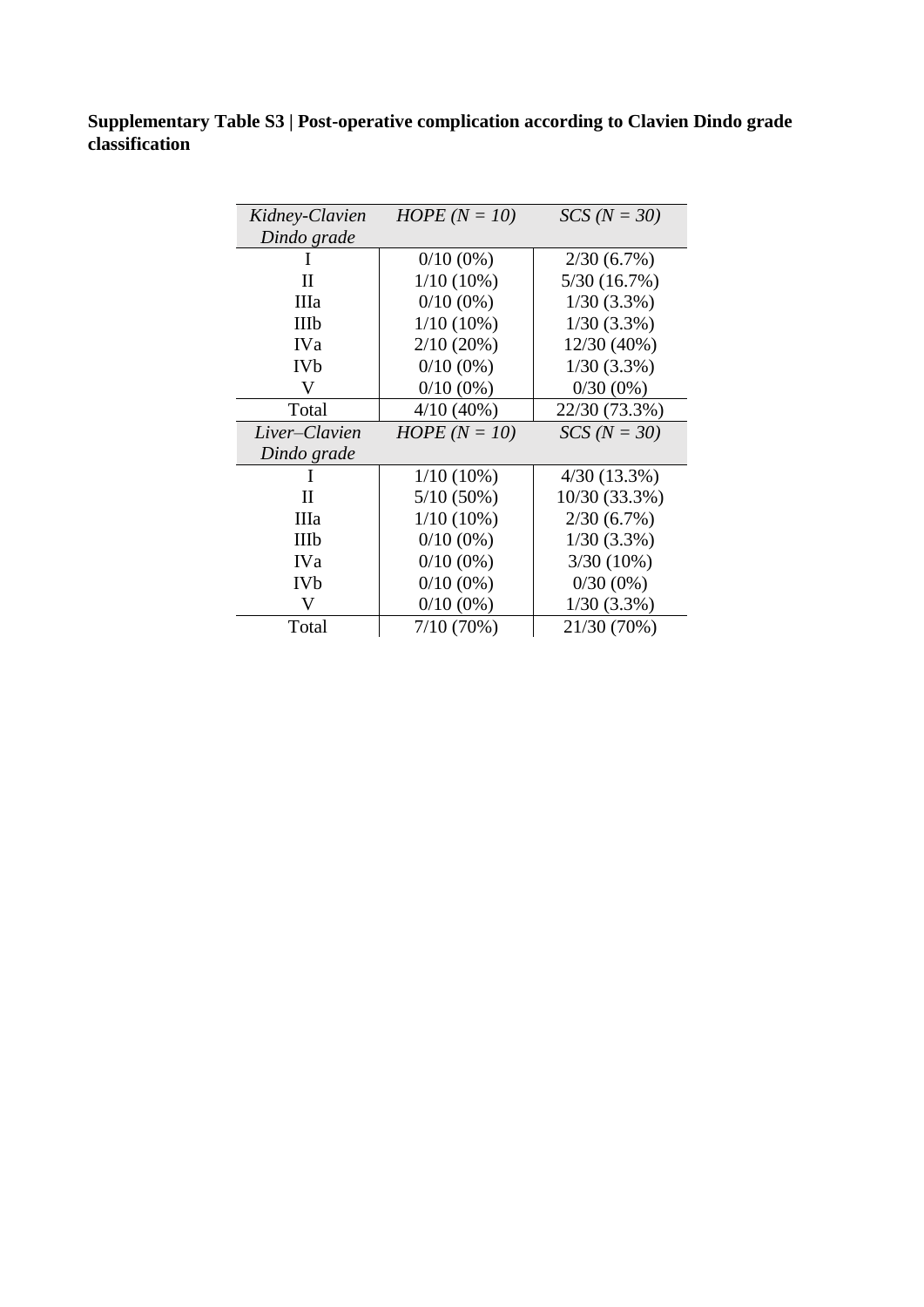### **Supplementary Table S4 | Description of post-transplant complications**

| Kidney complication              | <b>HOPE</b>  | SCS         |
|----------------------------------|--------------|-------------|
| <b>Renal Replacement Therapy</b> | 2/10         | 12/30       |
| Anemia                           | 2/10         | 3/30        |
| Ureteral stenosis                | 1/10         | 3/30        |
| Infection                        | 2/10         | 6/30        |
| Acute rejection                  | 1/10         | 2/30        |
| Atrial fibrillation              | 0/10         | 3/30        |
| Venous thrombosis                | 0/10         | 1/30        |
| Bleeding                         | 0/10         | 1/30        |
| Acute pancreatitis               | 0/10         | 1/30        |
| Dysuria                          | 0/10         | 1/30        |
| Liver complication               | $HOPE(N=10)$ | $SCS(N=30)$ |
| Psychomotor agitation            | 2/10         | 1/30        |
| Infection                        | 4/10         | 4/30        |
| Ascites                          | 1/10         | 6/30        |
| <b>Biliary</b> stenosis          | 1/10         | 0/30        |
| <b>Biliary</b> leak              | 0/10         | 1/30        |
| Anemia                           | 1/10         | 1/30        |
| Pleural effusion                 | 0/10         | 3/30        |
| Atrial fibrillation              | 0/10         | 1/30        |
| Bleeding                         | 0/10         | 1/30        |
| Acute rejection                  | 0/10         | 3/30        |
| Renal insufficiency              | 0/10         | 1/30        |
| Arterial thrombosis              | 0/10         | 1/30        |
| Cholestasis                      | 0/10         | 1/30        |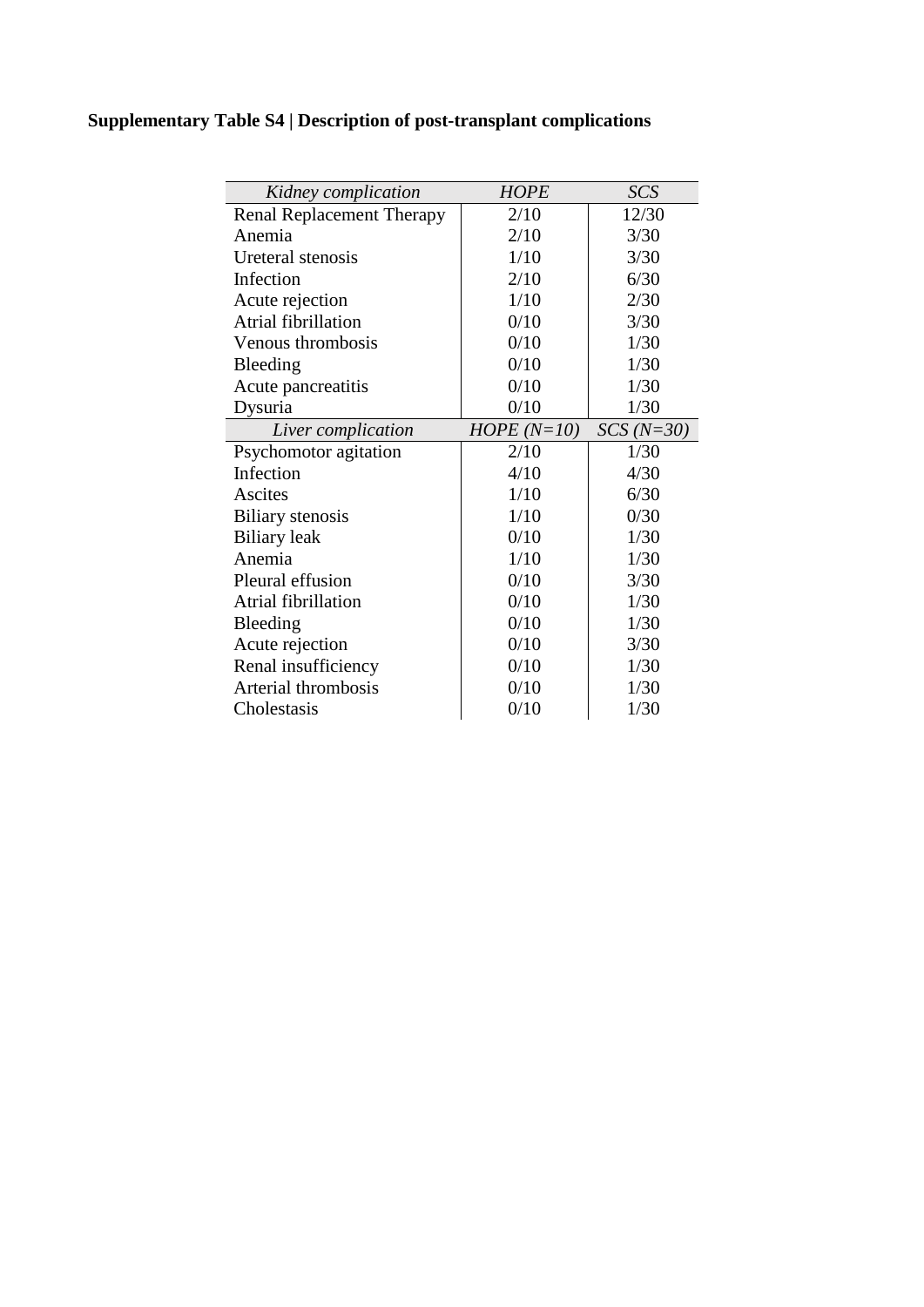### **Supplementary Table S5 | Markers in Liver Perfusate.**

Values are expressed as pg/ml (GST P is expressed as MFI)  $\pm$  Standard Deviation.

T0 values were detected in 3 different samples Belzer solutions before starting perfusion

| <b>Markers</b>      | T <sub>0</sub> | T1                | $\boldsymbol{p}$ |
|---------------------|----------------|-------------------|------------------|
| pGST                | 2043           | $42,544\pm67,400$ | 0.002            |
| beta2-microglobulin | 3              | $28.6 \pm 22.3$   | 0.002            |
| Albumin             | 1274           | $3,202\pm4,848$   | 0.002            |
| <b>NGAL</b>         | 1              | $9.9 \pm 5.4$     | 0.002            |
| Calbindin           | 2.84           | $21.8 \pm 13.0$   | 0.0039           |
| Clusterin           | 0.16           | $12.8 \pm 7.5$    | 0.0039           |
| Osteopontin         | 16             | $36.8 \pm 10.5$   | 0.002            |